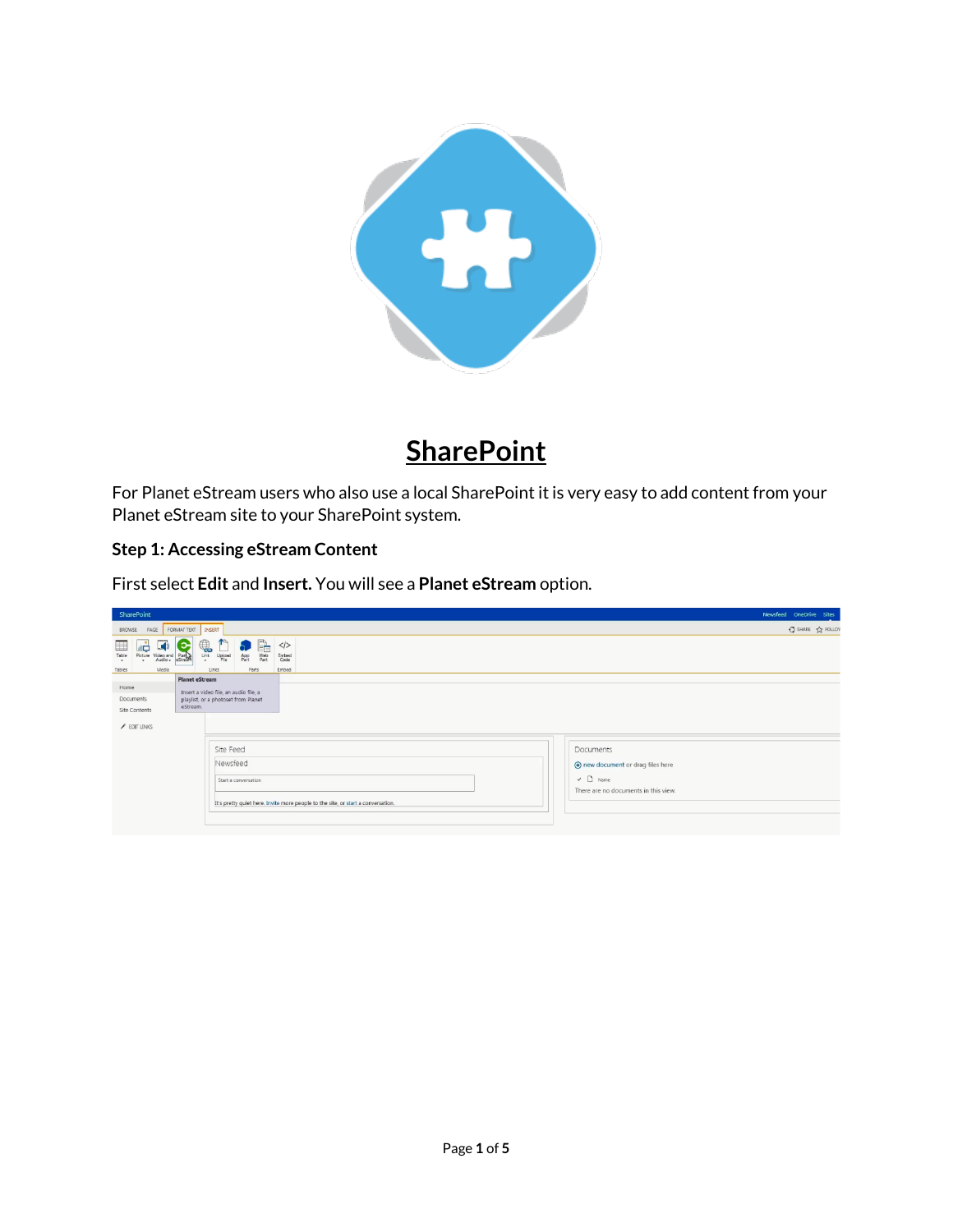## **Step 2: Adding content**

Next, you will be given two options; you can upload, and you can search.

#### **Upload**

If you select **Upload** you will then be able to **Select Files** and upload any local files to your Planet eStream Library. After the video has converted it automatically be embedded on to your SharePoint page. In the interim a placeholder will be displayed.

|                            | ×<br>Insert a video file, an audio file, a playlist, or a photoset from Planet eStream |                        |                                     |  |  |  |
|----------------------------|----------------------------------------------------------------------------------------|------------------------|-------------------------------------|--|--|--|
| <sup>1</sup> Upload        |                                                                                        |                        | eStream Administrator               |  |  |  |
| Select Item for SharePoint |                                                                                        |                        |                                     |  |  |  |
| Enter keywords.            | م                                                                                      | A Order By : Relevance | Direction : Default<br>Show Filters |  |  |  |
|                            |                                                                                        |                        |                                     |  |  |  |
|                            |                                                                                        |                        |                                     |  |  |  |
|                            |                                                                                        |                        |                                     |  |  |  |
|                            |                                                                                        |                        |                                     |  |  |  |
|                            |                                                                                        |                        |                                     |  |  |  |
|                            |                                                                                        |                        |                                     |  |  |  |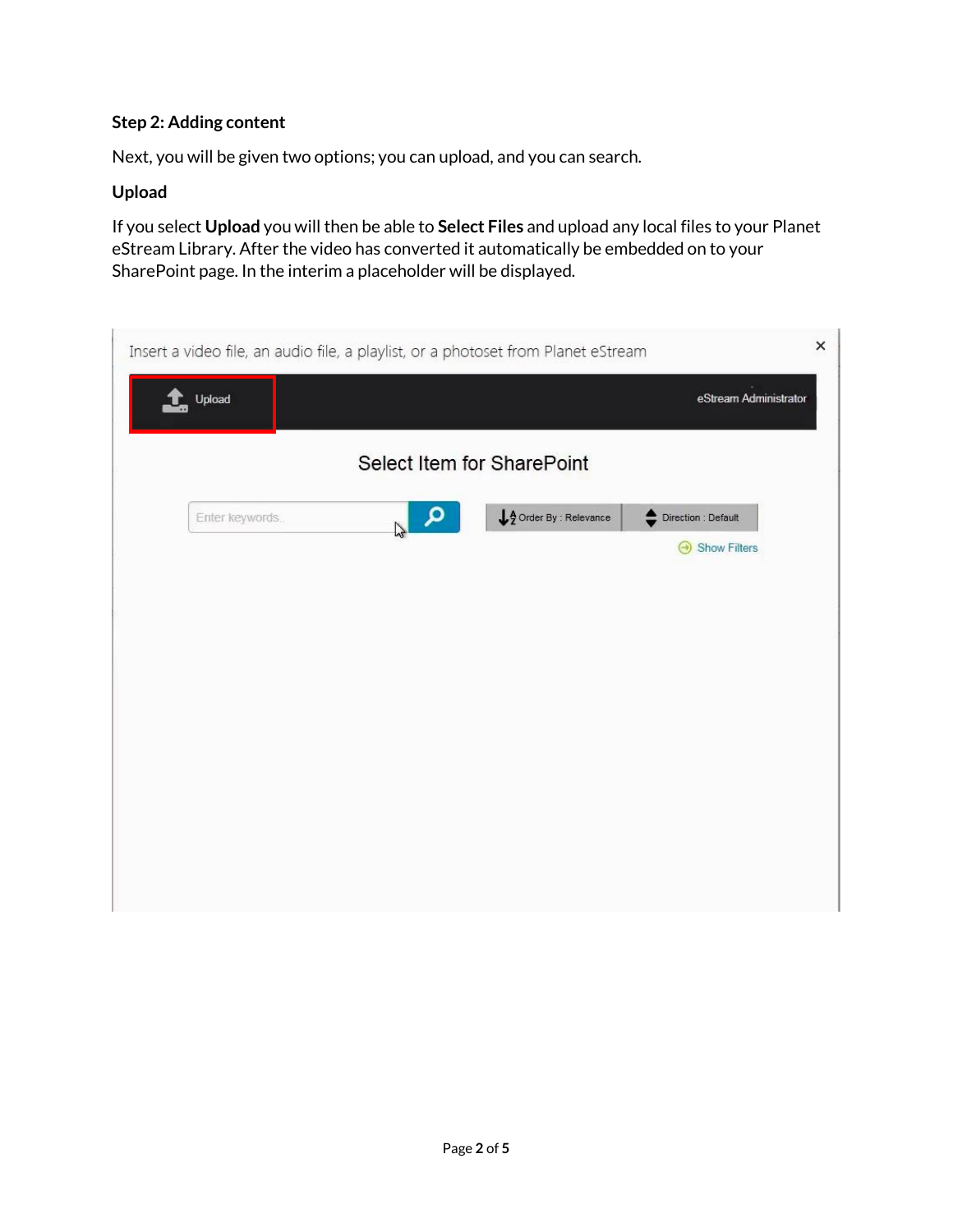### **Searching**

You can also search for content that already exists on your Planet eStream site and embed it to a SharePoint page.

Enter your search terms in the search box and all results that match these terms will be returned. You can filter your searches in the usual way.

On the right-hand side of each item you can show Chapters, Preview the Video or select any Quiz Timelines that have been added to the media.

| Insert a video file, an audio file, a playlist, or a photoset from Planet eStream |                                                                       |                                        |                                                                                                                                                                                                                                     | ×                     |
|-----------------------------------------------------------------------------------|-----------------------------------------------------------------------|----------------------------------------|-------------------------------------------------------------------------------------------------------------------------------------------------------------------------------------------------------------------------------------|-----------------------|
| Upload                                                                            |                                                                       |                                        |                                                                                                                                                                                                                                     | eStream Administrator |
|                                                                                   |                                                                       | Select Item for SharePoint             |                                                                                                                                                                                                                                     |                       |
| proms                                                                             |                                                                       | LA Order By : Relevance                | Direction : Default<br><b>Show Filters</b>                                                                                                                                                                                          |                       |
|                                                                                   | $\sqrt{2}$<br>10                                                      |                                        | 10 items in 1 page                                                                                                                                                                                                                  |                       |
| 30:00                                                                             | Concerto at the BBC Proms<br><b>Public</b><br>Added 2 days ago<br>[S] | D/3 Freeview<br>Planet eStream Connect | Location : Off Air<br>Viewed: once<br>3/4. Mozart Piano: Another chance to hear a live performance from the BBC Proms at the Royal<br>Albert Hall of Mozart's Piano Concerto No 23, with American pianist Richard Goode, from 2006. | ◉                     |
| 25:00                                                                             | Concerto at the BBC Proms<br><b>Re</b> Public<br>Added 2 days ago     | D/3 Freeview<br>Planet eStream Connect | Location : Off Air<br>Viewed: twice<br>4/4. Rachmaninov Piano: Rachmaninov's Piano Concerto No 4 from the 2008 BBC Proms. Boris<br>Berezovsky performs with the National Youth Orchestra of Great Britain under Antonio Pappano.    | ⊙                     |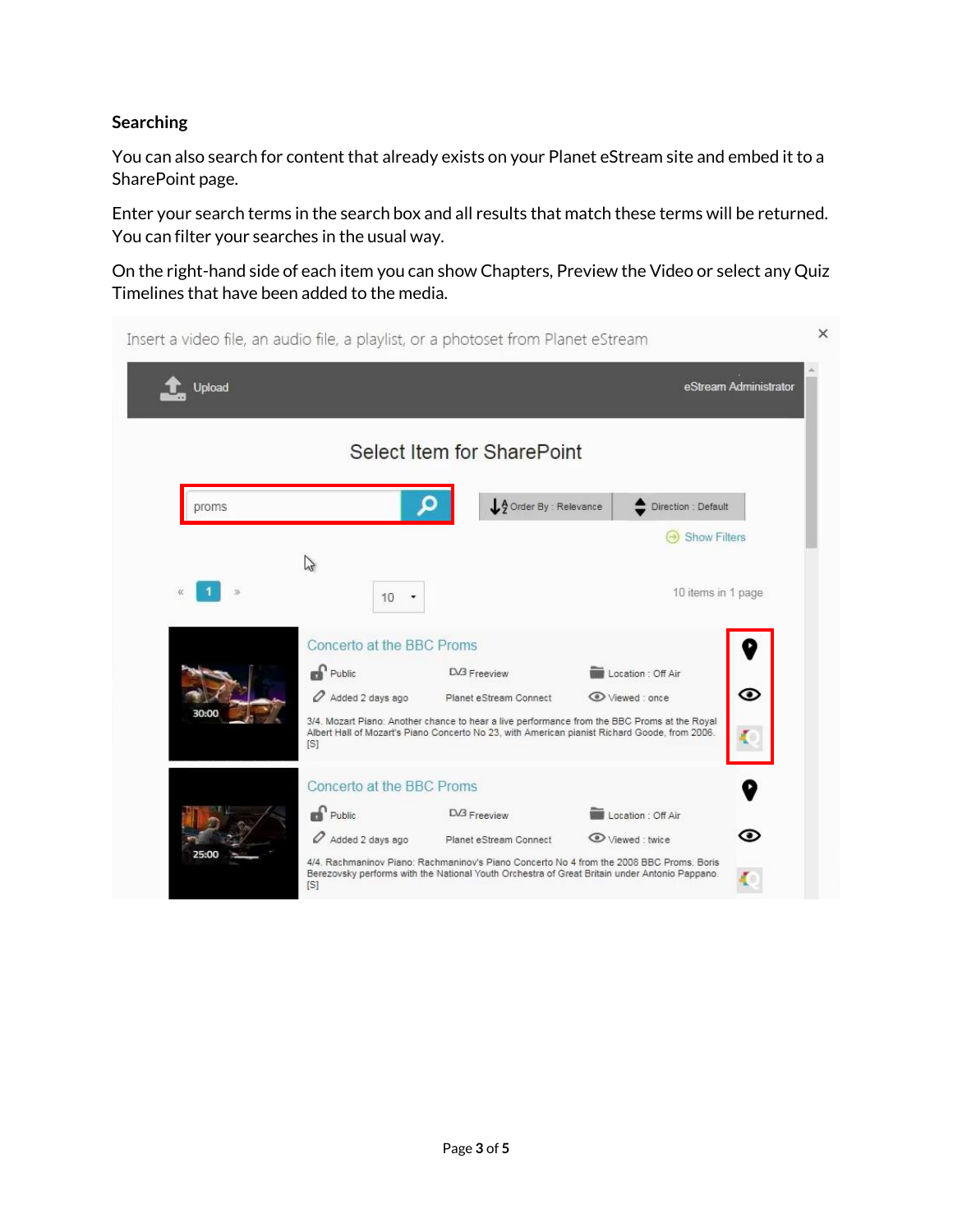

When you select the item to add you can do so with or without details. Details will show the title and description of the piece of media on the video player.